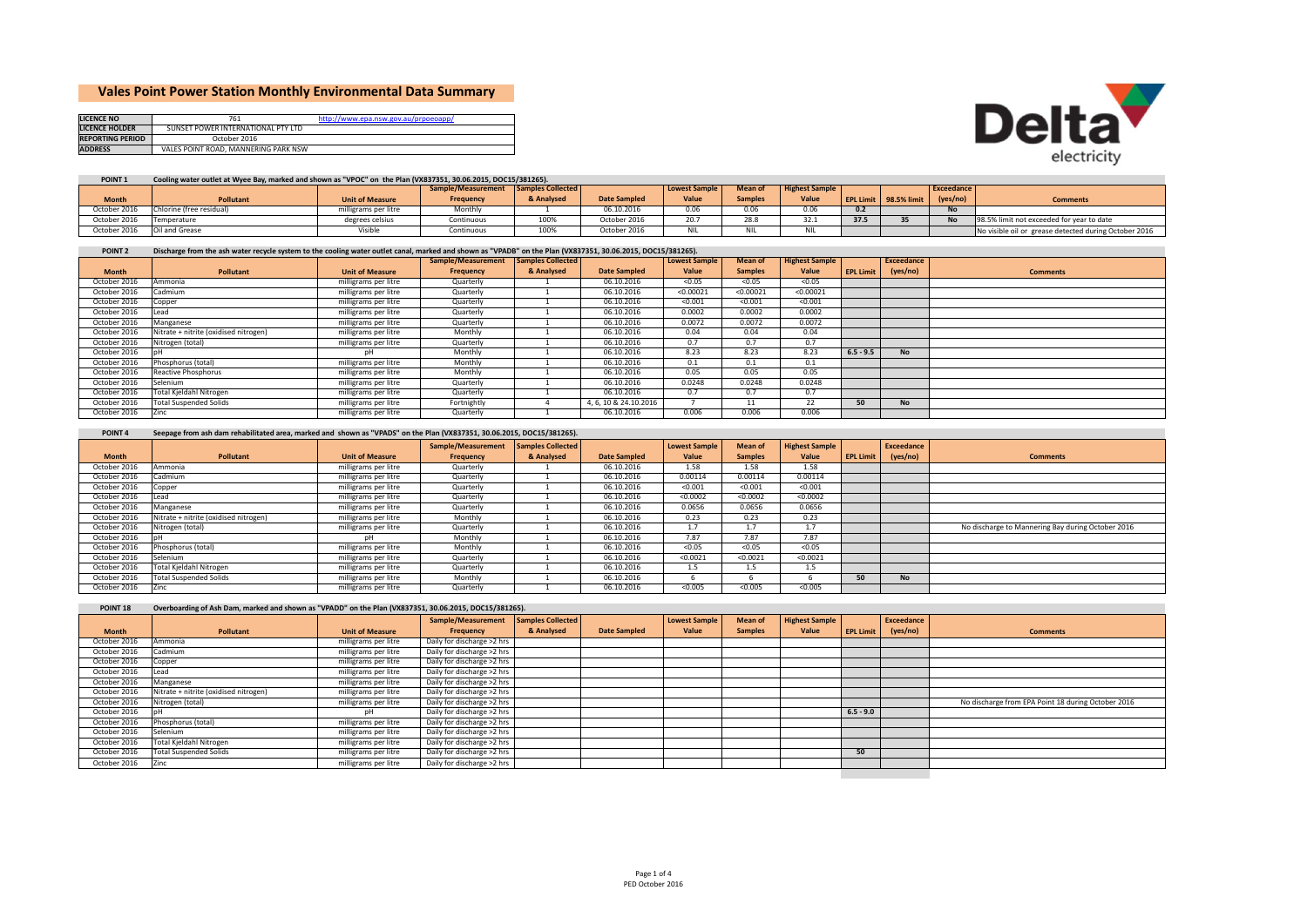### **POINT 19 Groundwater bore, marked and shown as "VPGM/D3" on the Plan (VX837351, 30.06.2015, DOC15/381265).**

| ------       |                             |                             |                                 |                                   |                     |                               |                           |                                |                  |                        |                 |
|--------------|-----------------------------|-----------------------------|---------------------------------|-----------------------------------|---------------------|-------------------------------|---------------------------|--------------------------------|------------------|------------------------|-----------------|
| <b>Month</b> | Pollutant                   | <b>Unit of Measure</b>      | Sample/Measurement<br>Frequency | Samples Collected  <br>& Analysed | <b>Date Sampled</b> | <b>Lowest Sample</b><br>Value | Mean of<br><b>Samples</b> | <b>Highest Sample</b><br>Value | <b>EPL Limit</b> | Exceedance<br>(yes/no) | <b>Comments</b> |
|              |                             |                             |                                 |                                   |                     |                               |                           |                                |                  |                        |                 |
| October 2016 | Arsenic                     | milligrams per litre        | Quarterly                       |                                   | 06.10.2016          | 0.01                          | 0.01                      | 0.01                           |                  |                        |                 |
| October 2016 | Cadmium                     | milligrams per litre        | Quarterly                       |                                   | 06.10.2016          | < 0.00021                     | < 0.00021                 | < 0.00021                      |                  |                        |                 |
| October 2016 | Calcium                     | milligrams per litre        | Quarterly                       |                                   | 06.10.2016          | 851                           | 851                       | 851                            |                  |                        |                 |
| October 2016 | Chromium                    | milligrams per litre        | Quarterly                       |                                   | 06.10.2016          | < 0.0005                      | < 0.0005                  | < 0.0005                       |                  |                        |                 |
| October 2016 | Copper                      | milligrams per litre        | Quarterly                       |                                   | 06.10.2016          | 0.0016                        | 0.0016                    | 0.0016                         |                  |                        |                 |
| October 2016 | Electrical conductivity     | microsiemens per centimetre | Quarterly                       |                                   | 06.10.2016          | 35900                         | 35900                     | 35900                          |                  |                        |                 |
| October 2016 | <b>ron</b>                  | milligrams per litre        | Quarterly                       |                                   | 06.10.2016          | 74.1                          | 74.1                      | 74.1                           |                  |                        |                 |
| October 2016 | ead                         | milligrams per litre        | Quarterly                       |                                   | 06.10.2016          | 0.0008                        | 0.0008                    | 0.0008                         |                  |                        |                 |
| October 2016 | Magnesium                   | milligrams per litre        | Quarterly                       |                                   | 06.10.2016          | 1000                          | 1000                      | 1000                           |                  |                        |                 |
| October 2016 | Manganese                   | milligrams per litre        | Quarterly                       |                                   | 06.10.2016          | 4.36                          | 4.36                      | 4.36                           |                  |                        |                 |
| October 2016 | Nickel                      | milligrams per litre        | Quarterly                       |                                   | 06.10.2016          | 0.0188                        | 0.0188                    | 0.0188                         |                  |                        |                 |
| October 2016 |                             | nH                          | Quarterly                       |                                   | 06.10.2016          | 5.56                          | 5.56                      | 5.56                           |                  |                        |                 |
| October 2016 | Potassium                   | milligrams per litre        | Quarterly                       |                                   | 06.10.2016          | 103                           | 103                       | 103                            |                  |                        |                 |
| October 2016 | Selenium                    | milligrams per litre        | Quarterly                       |                                   | 06.10.2016          | < 0.0021                      | < 0.0021                  | < 0.0021                       |                  |                        |                 |
| October 2016 | Sodium                      | milligrams per litre        | Quarterly                       |                                   | 06.10.2016          | 6140                          | 6140                      | 6140                           |                  |                        |                 |
| October 2016 | <b>Standing Water Level</b> | metres                      | Quarterly                       |                                   | 06.10.2016          | 3.79                          | 3.79                      | 3.79                           |                  |                        |                 |
| October 2016 | Zinc                        | milligrams per litre        | Quarterly                       |                                   | 06.10.2016          | 0.01                          | 0.01                      | 0.01                           |                  |                        |                 |

### **POINT 20 Groundwater bore, marked and shown as "VPGM/D5" on the Plan (VX837351, 30.06.2015, DOC15/381265).**

|              |                             |                             | Sample/Measurement | Samples Collected |                     | <b>Lowest Sample</b> | Mean of        | <b>Highest Sample</b> |                  | Exceedance |                 |
|--------------|-----------------------------|-----------------------------|--------------------|-------------------|---------------------|----------------------|----------------|-----------------------|------------------|------------|-----------------|
| <b>Month</b> | Pollutant                   | <b>Unit of Measure</b>      | Frequency          | & Analysed        | <b>Date Sampled</b> | Value                | <b>Samples</b> | Value                 | <b>EPL Limit</b> | (yes/no)   | <b>Comments</b> |
| October 2016 | Arsenic                     | milligrams per litre        | Quarterly          |                   | 06.10.2016          | 0.0022               | 0.0022         | 0.0022                |                  |            |                 |
| October 2016 | Cadmium                     | milligrams per litre        | Quarterly          |                   | 06.10.2016          | 0.00008              | 0.00008        | 0.00008               |                  |            |                 |
| October 2016 | Calcium                     | milligrams per litre        | Quarterly          |                   | 06.10.2016          | 34                   | 34             | 34                    |                  |            |                 |
| October 2016 | Chromium                    | milligrams per litre        | Quarterly          |                   | 06.10.2016          | 0.0008               | 0.0008         | 0.0008                |                  |            |                 |
| October 2016 | Copper                      | milligrams per litre        | Quarterly          |                   | 06.10.2016          | 0.0144               | 0.0144         | 0.0144                |                  |            |                 |
| October 2016 | Electrical conductivity     | microsiemens per centimetre | Quarterly          |                   | 06.10.2016          | 1880                 | 1880           | 1880                  |                  |            |                 |
| October 2016 | ron                         | milligrams per litre        | Quarterly          |                   | 06.10.2016          | 5.77                 | 5.77           | 5.77                  |                  |            |                 |
| October 2016 | ead                         | milligrams per litre        | Quarterly          |                   | 06.10.2016          | 0.0048               | 0.0048         | 0.0048                |                  |            |                 |
| October 2016 | Magnesium                   | milligrams per litre        | Quarterly          |                   | 06.10.2016          | 32                   | 32             | 32                    |                  |            |                 |
| October 2016 | Manganese                   | milligrams per litre        | Quarterly          |                   | 06.10.2016          | 0.117                | 0.117          | 0.117                 |                  |            |                 |
| October 2016 | Vickel                      | milligrams per litre        | Quarterly          |                   | 06.10.2016          | 0.0055               | 0.0055         | 0.0055                |                  |            |                 |
| October 2016 |                             | pН                          | Quarterly          |                   | 06.10.2016          | 5.38                 | 5.38           | 5.38                  |                  |            |                 |
| October 2016 | Potassium                   | milligrams per litre        | Quarterly          |                   | 06.10.2016          |                      |                |                       |                  |            |                 |
| October 2016 | Selenium                    | milligrams per litre        | Quarterly          |                   | 06.10.2016          | 0.0008               | 0.0008         | 0.0008                |                  |            |                 |
| October 2016 | Sodium                      | milligrams per litre        | Quarterly          |                   | 06.10.2016          | 260                  | 260            | 260                   |                  |            |                 |
| October 2016 | <b>Standing Water Level</b> | metres                      | Quarterly          |                   | 06.10.2016          | 0.67                 | 0.67           | 0.67                  |                  |            |                 |
| October 2016 | Zinc                        | milligrams per litre        | Quarterly          |                   | 06.10.2016          | 0.524                | 0.524          | 0.524                 |                  |            |                 |

#### **POINT 21 Groundwater bore, marked and shown as "VPGM/D6" on the Plan (VX837351, 30.06.2015, DOC15/381265).**

|              |                             |                             | Sample/Measurement | <b>Samples Collected</b> |                     | <b>Lowest Sample</b> | Mean of        | <b>Highest Sample</b> |           | <b>Exceedance</b> |                 |
|--------------|-----------------------------|-----------------------------|--------------------|--------------------------|---------------------|----------------------|----------------|-----------------------|-----------|-------------------|-----------------|
| <b>Month</b> | Pollutant                   | <b>Unit of Measure</b>      | Frequency          | & Analysed               | <b>Date Sampled</b> | Value                | <b>Samples</b> | Value                 | EPL Limit | (yes/no)          | <b>Comments</b> |
| October 2016 | Arsenic                     | milligrams per litre        | Quarterly          |                          | 06.10.2016          | 0.0006               | 0.0006         | 0.0006                |           |                   |                 |
| October 2016 | Cadmium                     | milligrams per litre        | Quarterly          |                          | 06.10.2016          | < 0.00005            | < 0.00005      | < 0.00005             |           |                   |                 |
| October 2016 | Calcium                     | milligrams per litre        | Quarterly          |                          | 06.10.2016          |                      |                |                       |           |                   |                 |
| October 2016 | Chromium                    | milligrams per litre        | Quarterly          |                          | 06.10.2016          | 0.0017               | 0.0017         | 0.0017                |           |                   |                 |
| October 2016 | Copper                      | milligrams per litre        | Quarterly          |                          | 06.10.2016          | 0.0019               | 0.0019         | 0.0019                |           |                   |                 |
| October 2016 | Electrical conductivity     | microsiemens per centimetre | Quarterly          |                          | 06.10.2016          | 452                  | 452            | 452                   |           |                   |                 |
| October 2016 | <b>Iron</b>                 | milligrams per litre        | Quarterly          |                          | 06.10.2016          | 0.591                | 0.591          | 0.591                 |           |                   |                 |
| October 2016 | ead                         | milligrams per litre        | Quarterly          |                          | 06.10.2016          | 0.0034               | 0.0034         | 0.0034                |           |                   |                 |
| October 2016 | Magnesium                   | milligrams per litre        | Quarterly          |                          | 06.10.2016          |                      |                |                       |           |                   |                 |
| October 2016 | Manganese                   | milligrams per litre        | Quarterly          |                          | 06.10.2016          | 0.0453               | 0.0453         | 0.0453                |           |                   |                 |
| October 2016 | Nickel                      | milligrams per litre        | Quarterly          |                          | 06.10.2016          | 0.0049               | 0.0049         | 0.0049                |           |                   |                 |
| October 2016 |                             | DH                          | Quarterly          |                          | 06.10.2016          | 5.29                 | 5.29           | 5.29                  |           |                   |                 |
| October 2016 | Potassium                   | milligrams per litre        | Quarterly          |                          | 06.10.2016          |                      |                |                       |           |                   |                 |
| October 2016 | Selenium                    | milligrams per litre        | Quarterly          |                          | 06.10.2016          | < 0.0002             | < 0.0002       | < 0.0002              |           |                   |                 |
| October 2016 | Sodium                      | milligrams per litre        | Quarterly          |                          | 06.10.2016          | 56                   | 56             | 56                    |           |                   |                 |
| October 2016 | <b>Standing Water Level</b> | metres                      | Quarterly          |                          | 06.10.2016          | 2.43                 | 2.43           | 2.43                  |           |                   |                 |
| October 2016 | Zinc                        | milligrams per litre        | Quarterly          |                          | 06.10.2016          | 0.009                | 0.009          | 0.009                 |           |                   |                 |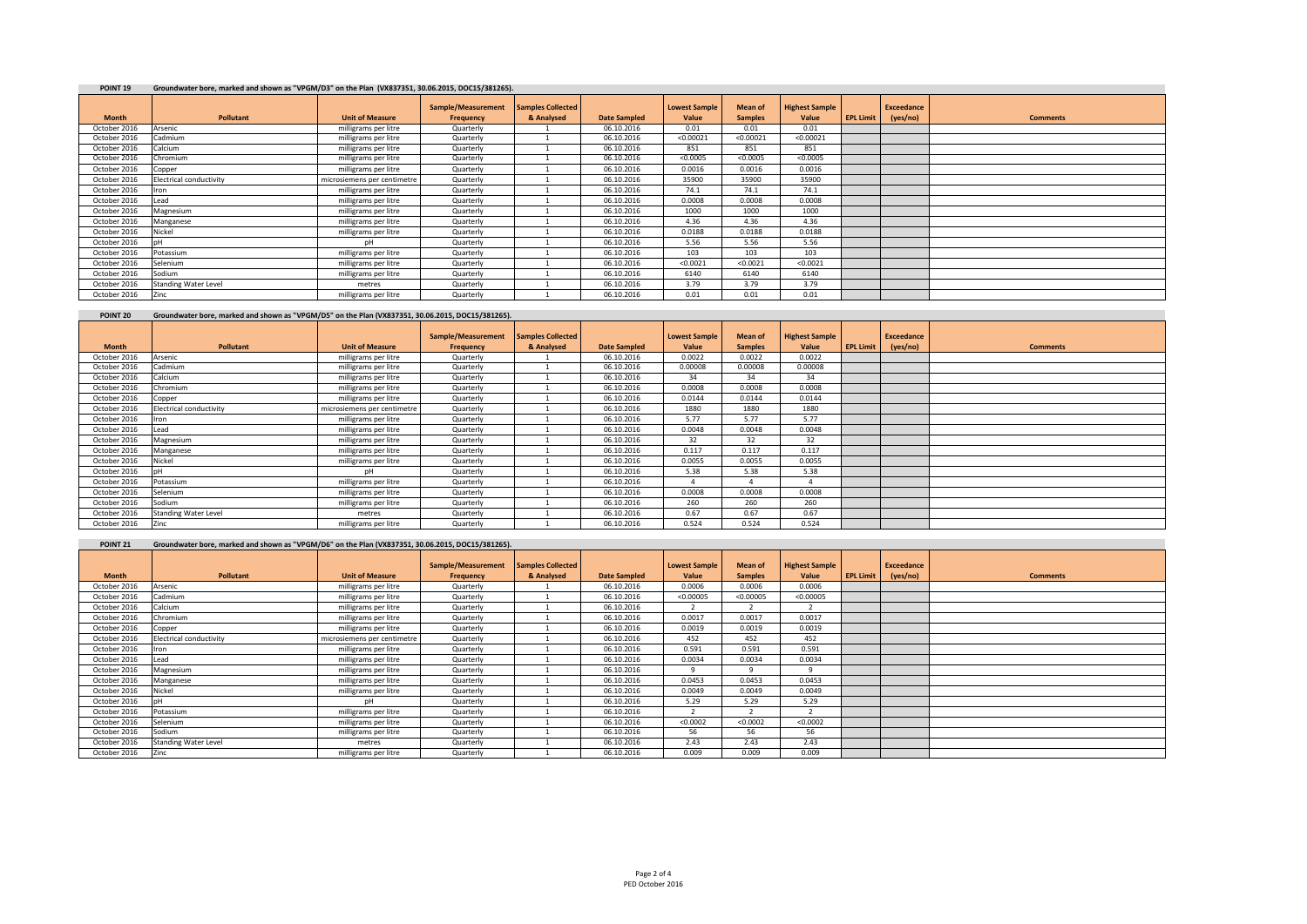| POINT <sub>22</sub> | Groundwater bore, marked and shown as "VPGM/D8" on the Plan (VX837351, 30.06.2015, DOC15/381265). |                             |                                 |                                 |                     |                               |                           |                                |                  |                        |                 |  |  |
|---------------------|---------------------------------------------------------------------------------------------------|-----------------------------|---------------------------------|---------------------------------|---------------------|-------------------------------|---------------------------|--------------------------------|------------------|------------------------|-----------------|--|--|
| <b>Month</b>        | Pollutant                                                                                         | <b>Unit of Measure</b>      | Sample/Measurement<br>Frequency | Samples Collected<br>& Analysed | <b>Date Sampled</b> | <b>Lowest Sample</b><br>Value | Mean of<br><b>Samples</b> | <b>Highest Sample</b><br>Value | <b>EPL Limit</b> | Exceedance<br>(yes/no) | <b>Comments</b> |  |  |
| October 2016        | Arsenic                                                                                           | milligrams per litre        | Quarterly                       |                                 | 06.10.2016          | 0.0022                        | 0.0022                    | 0.0022                         |                  |                        |                 |  |  |
| October 2016        | Cadmium                                                                                           | milligrams per litre        | Quarterly                       |                                 | 06.10.2016          | < 0.00021                     | < 0.00021                 | < 0.00021                      |                  |                        |                 |  |  |
| October 2016        | Calcium                                                                                           | milligrams per litre        | Quarterly                       |                                 | 06.10.2016          | 512                           | 512                       | 512                            |                  |                        |                 |  |  |
| October 2016        | Chromium                                                                                          | milligrams per litre        | Quarterly                       |                                 | 06.10.2016          | 0.0022                        | 0.0022                    | 0.0022                         |                  |                        |                 |  |  |
| October 2016        | Copper                                                                                            | milligrams per litre        | Quarterly                       |                                 | 06.10.2016          | 0.0029                        | 0.0029                    | 0.0029                         |                  |                        |                 |  |  |
| October 2016        | Electrical conductivity                                                                           | microsiemens per centimetre | Quarterly                       |                                 | 06.10.2016          | 41000                         | 41000                     | 41000                          |                  |                        |                 |  |  |
| October 2016        | Iron                                                                                              | milligrams per litre        | Quarterly                       |                                 | 06.10.2016          | 34                            | 34                        | 34                             |                  |                        |                 |  |  |
| October 2016        | Lead                                                                                              | milligrams per litre        | Quarterly                       |                                 | 06.10.2016          | 0.0019                        | 0.0019                    | 0.0019                         |                  |                        |                 |  |  |
| October 2016        | Magnesium                                                                                         | milligrams per litre        | Quarterly                       |                                 | 06.10.2016          | 1060                          | 1060                      | 1060                           |                  |                        |                 |  |  |
| October 2016        | Manganese                                                                                         | milligrams per litre        | Quarterly                       |                                 | 06.10.2016          | 0.836                         | 0.836                     | 0.836                          |                  |                        |                 |  |  |
| October 2016        | Nickel                                                                                            | milligrams per litre        | Quarterly                       |                                 | 06.10.2016          | 0.0034                        | 0.0034                    | 0.0034                         |                  |                        |                 |  |  |
| October 2016        | n <sub>H</sub>                                                                                    | nH                          | Quarterly                       |                                 | 06.10.2016          | 6.52                          | 6.52                      | 6.52                           |                  |                        |                 |  |  |
| October 2016        | Potassium                                                                                         | milligrams per litre        | Quarterly                       |                                 | 06.10.2016          | 250                           | 250                       | 250                            |                  |                        |                 |  |  |
| October 2016        | Selenium                                                                                          | milligrams per litre        | Quarterly                       |                                 | 06.10.2016          | < 0.0021                      | < 0.0021                  | < 0.0021                       |                  |                        |                 |  |  |
| October 2016        | Sodium                                                                                            | milligrams per litre        | Quarterly                       |                                 | 06.10.2016          | 7570                          | 7570                      | 7570                           |                  |                        |                 |  |  |
| October 2016        | <b>Standing Water Level</b>                                                                       | metres                      | Quarterly                       |                                 | 06.10.2016          | 0.07                          | 0.07                      | 0.07                           |                  |                        |                 |  |  |
| October 2016        | Zinc                                                                                              | milligrams per litre        | Quarterly                       |                                 | 06.10.2016          | 0.073                         | 0.073                     | 0.073                          |                  |                        |                 |  |  |

| POINT <sub>23</sub> | Groundwater bore, marked and shown as "VPGM/D10" on the Plan (VX837351, 30.06.2015, DOC15/381265). |                             |                    |                          |                     |                      |                |                       |                  |            |                 |
|---------------------|----------------------------------------------------------------------------------------------------|-----------------------------|--------------------|--------------------------|---------------------|----------------------|----------------|-----------------------|------------------|------------|-----------------|
|                     |                                                                                                    |                             | Sample/Measurement | <b>Samples Collected</b> |                     | <b>Lowest Sample</b> | <b>Mean of</b> | <b>Highest Sample</b> |                  | Exceedance |                 |
| <b>Month</b>        | Pollutant                                                                                          | <b>Unit of Measure</b>      | Frequency          | & Analysed               | <b>Date Sampled</b> | Value                | <b>Samples</b> | Value                 | <b>EPL Limit</b> | (yes/no)   | <b>Comments</b> |
| October 2016        | Arsenic                                                                                            | milligrams per litre        | Quarterly          |                          | 06.10.2016          | 0.0008               | 0.0008         | 0.0008                |                  |            |                 |
| October 2016        | Cadmium                                                                                            | milligrams per litre        | Quarterly          |                          | 06.10.2016          | 0.00006              | 0.00006        | 0.00006               |                  |            |                 |
| October 2016        | Calcium                                                                                            | milligrams per litre        | Quarterly          |                          | 06.10.2016          |                      |                |                       |                  |            |                 |
| October 2016        | Chromium                                                                                           | milligrams per litre        | Quarterly          |                          | 06.10.2016          | 0.0024               | 0.0024         | 0.0024                |                  |            |                 |
| October 2016        | Copper                                                                                             | milligrams per litre        | Quarterly          |                          | 06.10.2016          | 0.003                | 0.003          | 0.003                 |                  |            |                 |
| October 2016        | Electrical conductivity                                                                            | microsiemens per centimetre | Quarterly          |                          | 06.10.2016          | 1070                 | 1070           | 1070                  |                  |            |                 |
| October 2016        | Iron                                                                                               | milligrams per litre        | Quarterly          |                          | 06.10.2016          | 0.026                | 0.026          | 0.026                 |                  |            |                 |
| October 2016        | Lead                                                                                               | milligrams per litre        | Quarterly          |                          | 06.10.2016          | 0.0016               | 0.0016         | 0.0016                |                  |            |                 |
| October 2016        | Magnesium                                                                                          | milligrams per litre        | Quarterly          |                          | 06.10.2016          | 15                   | 15             | 15                    |                  |            |                 |
| October 2016        | Manganese                                                                                          | milligrams per litre        | Quarterly          |                          | 06.10.2016          | 0.0728               | 0.0728         | 0.0728                |                  |            |                 |
| October 2016        | Nickel                                                                                             | milligrams per litre        | Quarterly          |                          | 06.10.2016          | 0.0063               | 0.0063         | 0.0063                |                  |            |                 |
| October 2016        |                                                                                                    | nН                          | Quarterly          |                          | 06.10.2016          | 4.85                 | 4.85           | 4.85                  |                  |            |                 |
| October 2016        | Potassium                                                                                          | milligrams per litre        | Quarterly          |                          | 06.10.2016          |                      |                |                       |                  |            |                 |
| October 2016        | Selenium                                                                                           | milligrams per litre        | Quarterly          |                          | 06.10.2016          | < 0.0002             | < 0.0002       | < 0.0002              |                  |            |                 |
| October 2016        | Sodium                                                                                             | milligrams per litre        | Quarterly          |                          | 06.10.2016          | 146                  | 146            | 146                   |                  |            |                 |
| October 2016        | <b>Standing Water Level</b>                                                                        | metres                      | Quarterly          |                          | 06.10.2016          | 0.02                 | 0.02           | 0.02                  |                  |            |                 |
| October 2016        | Zinc                                                                                               | milligrams per litre        | Quarterly          |                          | 06.10.2016          | 0.03                 | 0.03           | 0.03                  |                  |            |                 |

| Stack serving Boiler Unit No. 5, marked and shown as "11" on the Plan (VX837351, 30.06.2015, DOC15/381265).<br>POINT <sub>11</sub> |                                                 |                            |                    |                          |                     |                      |                |                       |                  |            |                 |
|------------------------------------------------------------------------------------------------------------------------------------|-------------------------------------------------|----------------------------|--------------------|--------------------------|---------------------|----------------------|----------------|-----------------------|------------------|------------|-----------------|
|                                                                                                                                    |                                                 |                            | Sample/Measurement | <b>Samples Collected</b> |                     | <b>Lowest Sample</b> | <b>Mean of</b> | <b>Highest Sample</b> |                  | Exceedance |                 |
| <b>Month</b>                                                                                                                       | Pollutant                                       | <b>Unit of Measure</b>     | Frequency          | & Analysed               | <b>Date Sampled</b> | Value                | <b>Samples</b> | Value                 | <b>EPL Limit</b> | (yes/no)   | <b>Comments</b> |
| October 2016                                                                                                                       | Cadmium                                         | milligrams per cubic metre | Yearly             |                          |                     |                      |                |                       |                  | <b>No</b>  |                 |
| October 2016                                                                                                                       | Chlorine                                        | milligrams per cubic metre | Yearly             |                          |                     |                      |                |                       | 200              | <b>No</b>  |                 |
| October 2016                                                                                                                       | Copper                                          | milligrams per cubic metre | Yearly             |                          |                     |                      |                |                       |                  |            |                 |
| October 2016                                                                                                                       | Hydrogen chloride                               | milligrams per cubic metre | Yearly             |                          |                     |                      |                |                       | 100              | <b>No</b>  |                 |
| October 2016                                                                                                                       | Mercury                                         | milligrams per cubic metre | Yearly             |                          |                     |                      |                |                       |                  | <b>No</b>  |                 |
| October 2016                                                                                                                       | Moisture                                        | percent                    | Yearly             |                          |                     |                      |                |                       |                  |            |                 |
| October 2016                                                                                                                       | Molecular weight of stack gases                 | grams per gram mole        | Yearly             |                          |                     |                      |                |                       |                  |            |                 |
| October 2016                                                                                                                       | Nitrogen Oxides                                 | milligrams per cubic metre | Continuous         | 100%                     | October 2016        | 389                  | 589            | 895                   | 1500             | <b>No</b>  |                 |
| October 2016                                                                                                                       | Sulfuric acid mist and sulfur trioxide (as SO3) | milligrams per cubic metre | Yearly             |                          |                     |                      |                |                       | 100              | <b>No</b>  |                 |
| October 2016                                                                                                                       | Sulphur dioxide                                 | parts per million          | Continuous         | 100%                     | October 2016        | 178                  | 210            | 238                   | 600              | <b>No</b>  |                 |
| October 2016                                                                                                                       | Temperature                                     | degrees Celsius            | Yearly             |                          |                     |                      |                |                       |                  |            |                 |
| October 2016                                                                                                                       | <b>Total Fluoride</b>                           | milligrams per cubic metre | Yearly             |                          |                     |                      |                |                       | 50               | <b>No</b>  |                 |
| October 2016                                                                                                                       | <b>Total Solid Particles</b>                    | milligrams per cubic metre | Yearly             |                          |                     |                      |                |                       | 100              | <b>No</b>  |                 |
| October 2016                                                                                                                       | Type 1 and Type 2 substances in aggregate       | milligrams per cubic metre | Yearly             |                          |                     |                      |                |                       |                  | <b>No</b>  |                 |
| October 2016                                                                                                                       | <b>Jndifferentiated Particulates</b>            | milligrams per cubic metre | Continuous         | 100%                     | October 2016        | 9.2                  | 14.7           | 35.3                  |                  |            |                 |
| October 2016                                                                                                                       | Velocity                                        | metres per second          | Yearly             |                          |                     |                      |                |                       |                  |            |                 |
| October 2016                                                                                                                       | Volatile organic compounds                      | parts per million          | Yearly             |                          |                     |                      |                |                       |                  |            |                 |
| October 2016                                                                                                                       | Volumetric flowrate                             | cubic metres per second    | Yearly             |                          |                     |                      |                |                       |                  |            |                 |